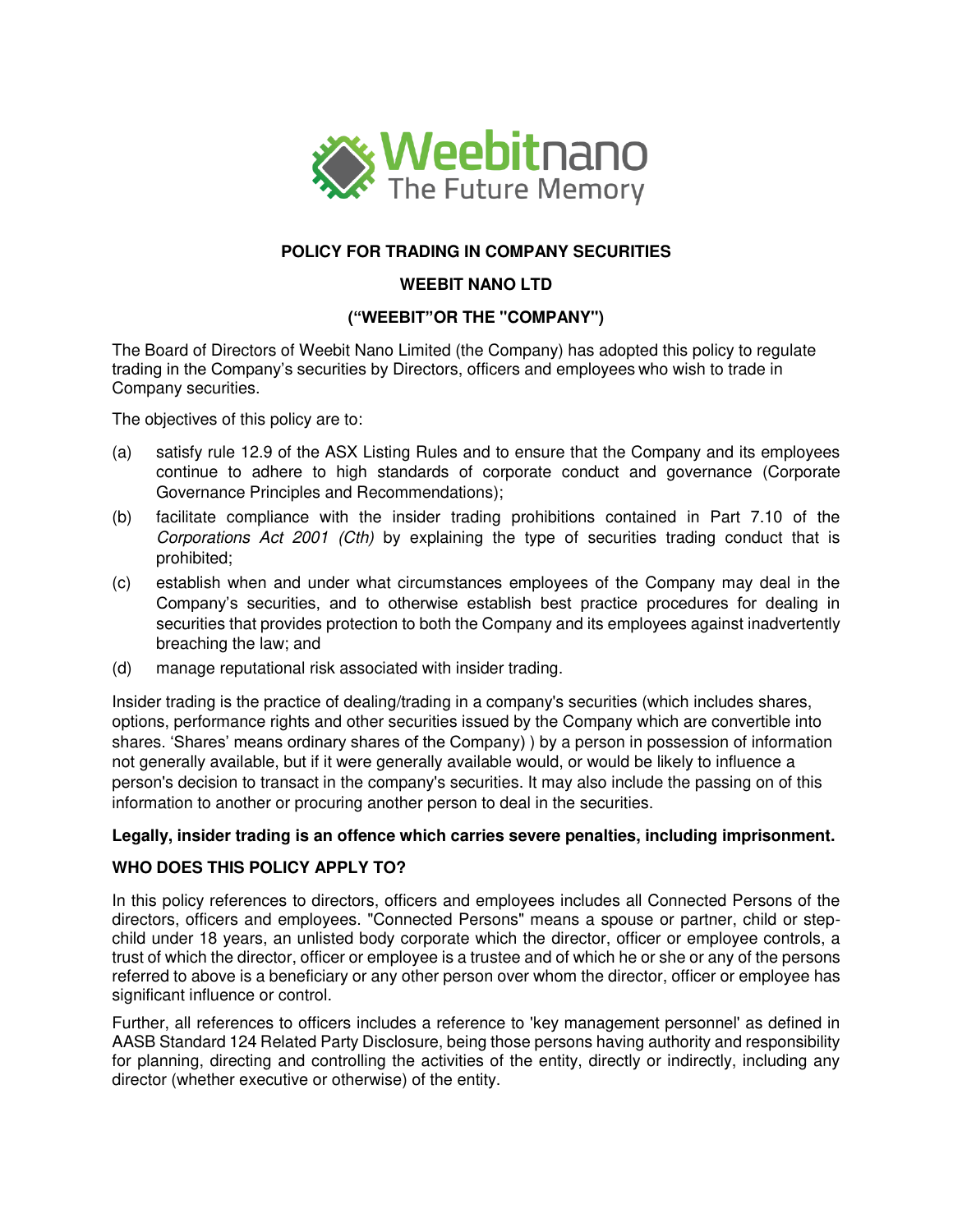The policy applies to each consultant of the Company who are deemed to be employees in the context of this policy and who have been specifically nominated to be subject to restrictions in relation to price sensitive information.

# **Insider Trading Prohibition**

In summary, directors, officers and employees of the Company must not, whether in their own capacity or as an agent for another, subscribe for, purchase or sell, or enter into an agreement to subscribe for, purchase or sell, any securities in the Company, exercising options, performance rights or awards to acquire securities or procure another person to do so:

1. if that director, officer or employee possesses price sensitive information that a reasonable person would expect to have a material effect on the price or value of the securities or influence a person's decision to buy or sell the securities in the Company if the information was generally available;

2. if the director, officer or employee knows or ought reasonably to know, that:

(a) the information is not generally available; and

(b) If it were generally available, it might have a material effect on the price

or value of the securities or influence a person's decision to deal, buy or sell the securities in the Company.

Dealing in securities is a broad concept and covers more than simply buying or selling securities on the ASX. For example:

- an off-market transfer of securities;
- an exercise of options or performance rights over shares;
- entering into a put option arrangement over shares;
- accepting an offer or invitation to acquire shares, options or rights under a share purchase plan or employee share ownership plan; or

 making an election to participate, or to cease participation, in a dividend reinvestment plan; Further, directors, officers and employees must not either directly or indirectly pass on price sensitive information to another person if they know, or ought reasonably to know, that this other person is likely to deal in the securities of the Company or procure another person to do so.

Information is defined broadly and includes matters of supposition and other matters which are insufficiently definite to warrant being made known to the public. It also includes matters relating to the intentions of a person.

Information will be 'generally available' if it has been released to ASX, published in an annual report or a prospectus, included in meeting materials despatched to shareholders or otherwise made known in a manner likely to bring it to the attention of investors, and since it was made known a reasonable period for the information to be disseminated among investors has elapsed. Information will also be generally available if it consists of deductions, conclusions or inferences made or drawn from 'generally available' information.

Information will be considered to be likely to have a material effect on the price or value of particular securities if the information would be likely to influence persons who commonly acquire securities in deciding whether or not to acquire or dispose of those securities.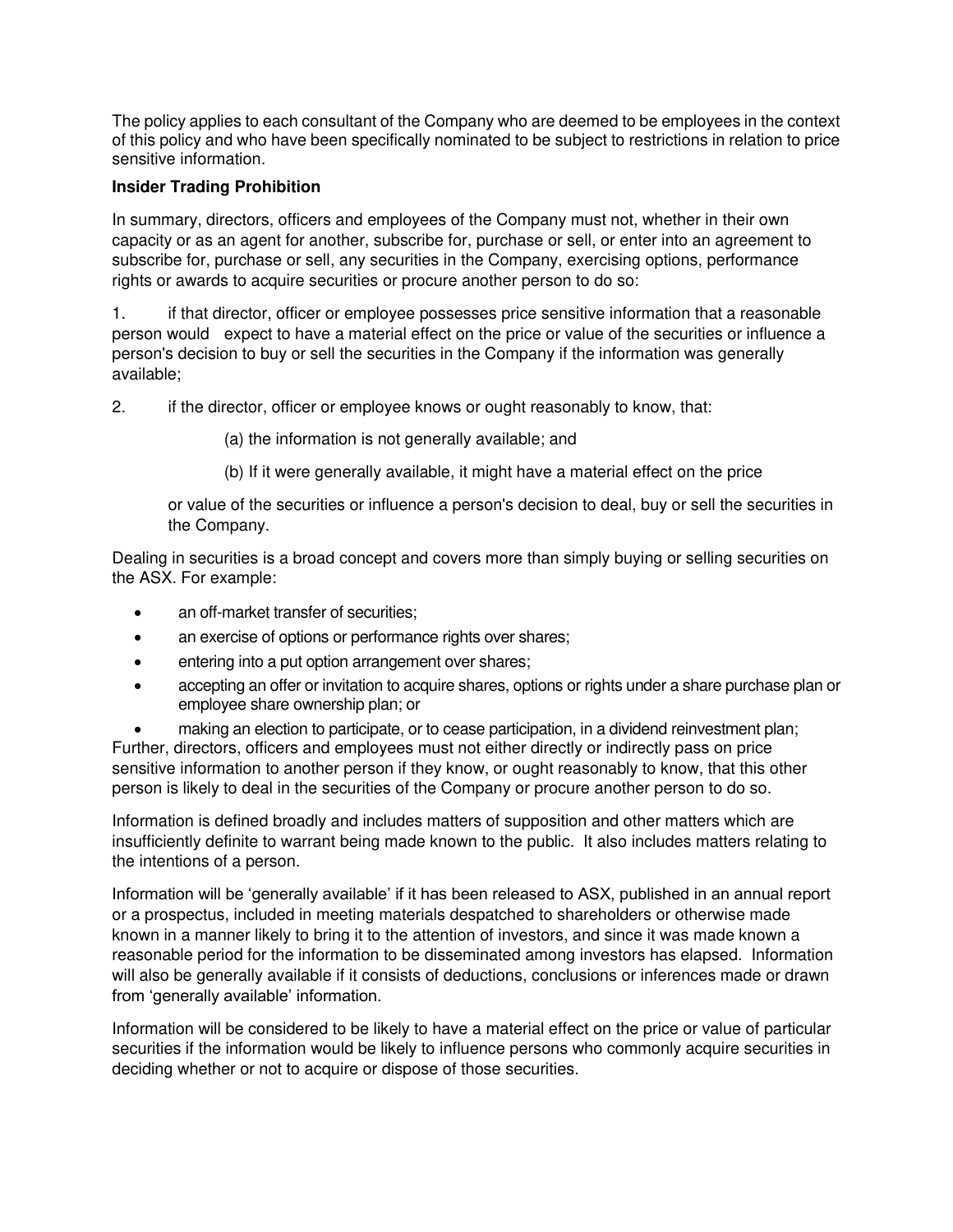Examples of information which, if made available to the market, may depending on the circumstances be likely to have a material impact on the price of the Company's securities are set out in the Appendix.

# **Blackout Periods**

There are certain fixed periods when information about the financial position or performance of the Company is being finalised for release to ASX, during which dealing in Weebit securities by director, officer or employee will generally be prohibited. The following **Blackout Periods** apply for the purposes of this policy:

- (a) from 1 July (each year) until one (1) business day after the release of the Company's Annual Financial Report;
- (b) from 1 January (each year) until one (1) business day after the release of the Consolidated Interim Financial Report of the Company;
- (c) from 1 April (each year) until one (1) business day after the release of the Company's Q1 quarterly report and from 1 October until one (1) business day after the release of the Company's Q3 quarterly report; and
- (d) from 2 (two) weeks (each year) before, until the next business day after the holding of any general meeting of shareholders.

The Company will not allow trading in the Company's securities by directors, officers and employees during these periods unless the circumstances are exceptional and the procedure for prior written clearance described below has been met.

In addition to the prohibitions on insider trading set out in the Corporations Act, the Company requires that directors, officers and employees must not trade in the Company's securities within any period imposed by the Company from time to time, because the Company is considering matters that would require disclosure to the market but for Listing Rule 3.1A ("**Additional Period**").

It is only possible for directors, officers and employees to trade during an Additional Period if the circumstances are exceptional and the procedure for prior written clearance described below has been met. This prohibition is in addition to the Blackout Periods. The Blackout Periods and the Additional Period are together referred to as a "Prohibited Period" in this policy.

Please note that even if it is outside of a Prohibited Period, directors, officers and employees must not trade in the Company's securities if they are in possession of inside information.

The Blackout Period will be notified by the Company via email to directors, officers and employees. Employees should also check with their manager, Managing Director or the Company Secretary to confirm that dealing/trading in securities is permissible before contemplating trading in securities. The Trading Windows will generally be open other than the Blackout Periods set out above.

# **Exceptional Circumstances when trading may be permitted subject to prior written clearance**

A person may trade in the Company's securities inside a Prohibited Period, subject to obtaining prior written clearance in accordance with the procedure described below, in the following exceptional circumstances:

1. if the person granting the prior written clearance is satisfied that the person seeking the clearance does not possess unpublished price sensitive information about the Company and the person seeking clearance is in severe financial hardship;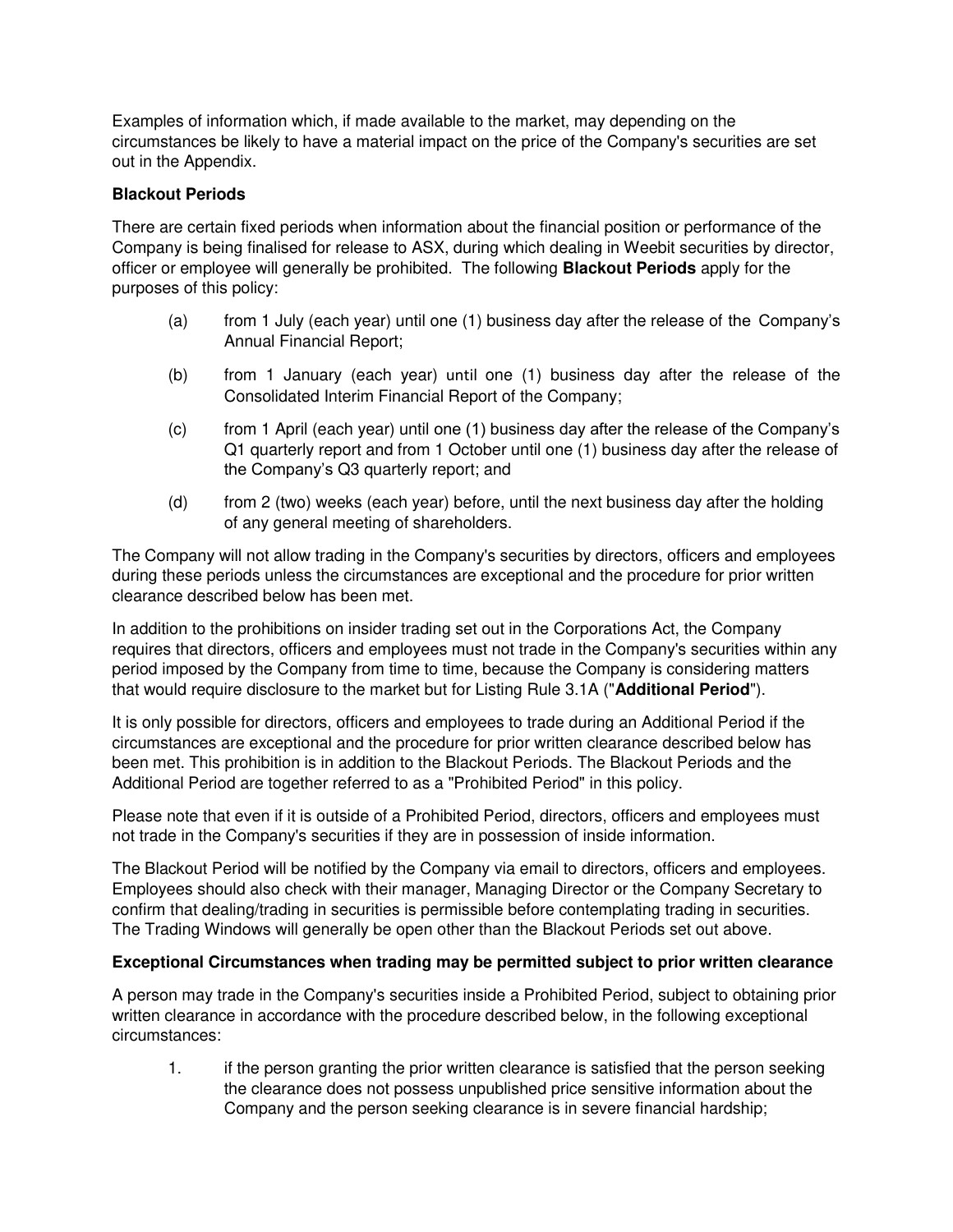- 2. if the person granting the prior written clearance is satisfied that the person seeking the clearance does not possess unpublished price sensitive information about the Company and there are other circumstances deemed to be exceptional by the person granting the prior written clearance; or
- 3. Where trading is required for compliance with a court order or court enforceable undertakings or for some other legal or regulatory requirement.

# **Procedure for Obtaining Clearance Prior to Trading**

Directors, officers and employees must not trade in the Company's securities during a Prohibited Period, including in the exceptional circumstances referred to above unless the director, officer or employee obtains prior written clearance from:

- 1. in the case of employees, the Managing Director or in his absence, the Company Secretary;
- 2. in the case of a director or officer, the Chair or in his absence, the Managing Director;
- 3. in case of the Managing Director, the Chair or, in his absence, a fellow board member; or
- 4. in the case of the Chair, the Managing Director or, in his absence, a fellow board member.

#### (each, an "**Approving Officer**").

A request for prior written clearance under this policy should be made in writing using the form attached to this policy entitled 'Request for Prior Written Clearance to Trade in Company Securities' and given to the Approving Officer. The request may be submitted in person, by mail, by email or by facsimile.

Any written clearance granted under this policy will be valid for the period of 5 business days from the time which it is given or such other period as may determined by the Approving Officer. The expiry time of the clearance will be stated in the clearance granted. Written clearance under this policy may be given in person, by mail, by email or by facsimile. Should the intended dealing in Weebit's securities not take effect within the 5 day clearance period then written permission to trade must be refreshed.

# **Trading which is not subject to this policy**

The following trading by directors, officers and employees is excluded from this policy:

- 1. transfers of securities already held into a superannuation fund or other saving scheme in which the director, officer or employee is a beneficiary;
- 2. an investment in, or trading in units of, a fund or other scheme (other than a scheme only investing in the Company's securities) where the assets of the fund or other scheme are invested at the discretion of a third party;
- 3. where the director, officer or employee is a trustee, trading in the Company's securities by that trust provided the director, officer or employee is not a beneficiary of the trust and any decision to trade during a Prohibited Period is taken by the other trustees or by the investment managers independently of the director, officer or employee;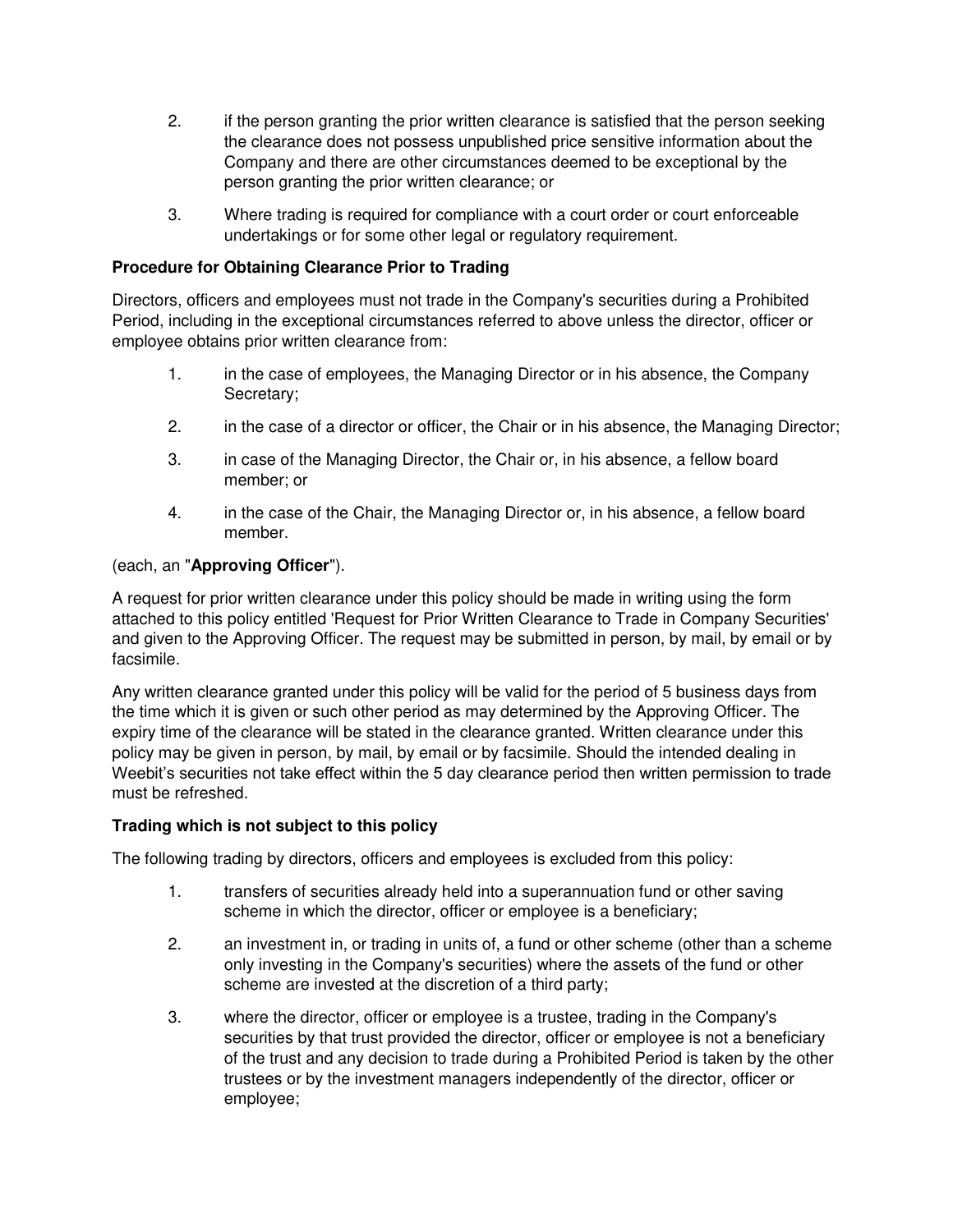- 4. undertakings to accept, or the acceptance of, a takeover offer;
- 5. trading under an offer or invitation made to all or most of the security holders such as, a rights issue, a security purchase plan, a dividend or distribution reinvestment plan and an equal access buy-back, where the plan that determines the timing and structure of the offer has been approved by the Board. This includes decisions relating to whether or not to take up the entitlements and the sale of entitlements required to provide for the take up of the balance of entitlements under a renounceable pro rata issue;
- 6. a disposal of securities that is the result of a secured lender exercising their rights, for example, under a margin lending arrangement;
- 7. the exercise (but not the sale of securities following exercise) of an option or right under an employee incentive scheme, or the conversion of a convertible security, where the final date for the exercise of the option or right, or the conversion of the security, falls during a Prohibited Period and the Company has been in an exceptionally long Prohibited Period or the Company has had a number of consecutive Prohibited Periods and the director, officer or employee could not reasonably have been expected to exercise it at a time when free to do so.

### **Please note that even if the trading is excluded from this Policy, directors, officers and employees must not trade in the Company's securities if they are in possession of inside information.**

### **Trading in derivative products**

The prohibitions on trading in the Company's securities imposed by the Company and set out in this policy extend to trading in financial products issued or created over or in respect of the Company's securities.

#### **Long Term Trading**

The Company wishes to encourage directors, officers and employees to adopt a long term attitude to investment in the Company's securities. Therefore, directors, officers and employees must not engage in short term or speculative trading of the Company's securities.

#### **Prohibited Transactions**

Directors, officers and employees must not enter into transactions or arrangements which operate to limit the economic risk of their security holding in the Company without first seeking and obtaining prior written clearance from the appropriate Approving Officer.

Directors, officers and employees must not enter into agreements that provide lenders with rights over their interests in securities in the Company without first seeking and obtaining prior written clearance from the appropriate Approving Officer.

Directors, officers and employees are prohibited from entering into transactions or arrangements which limit the economic risk of participating in unvested entitlements under any equity based remuneration schemes.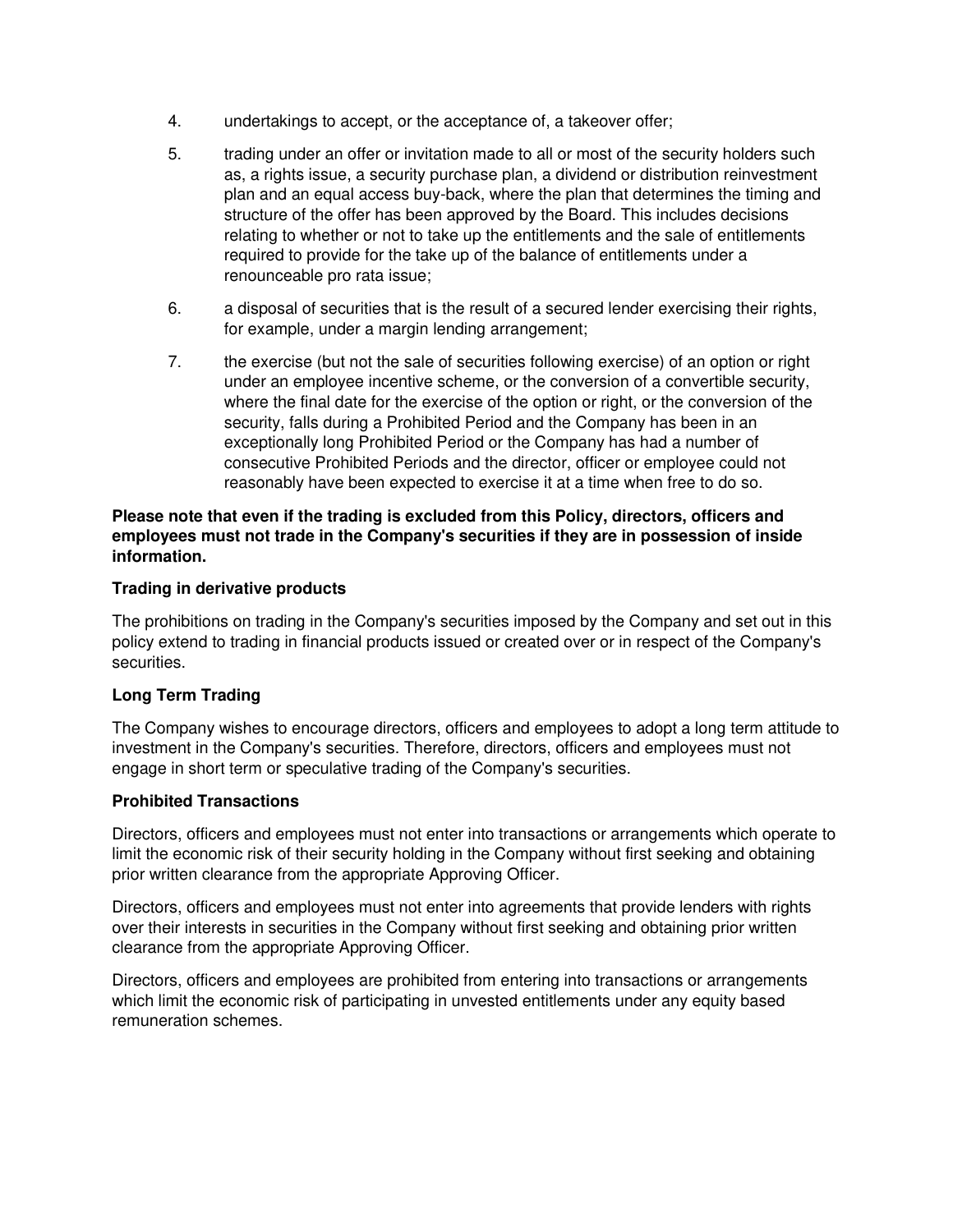# **Notification**

#### **Appendix 3Y disclosures**

The form of notification of a change in a director's interests that must be given to ASX under Listing Rule 3.19A.2 (Appendix 3Y) requires the following information to be included:

• whether the interests the subject of the notification were traded during a closed period where prior written clearance under the trading policy was required;

- if so, whether prior written clearance was obtained; and
- if prior written clearance was obtained, the date on which it was provided.

It should be noted that the obligation to include this information in an Appendix 3Y applies only to trading that occurs during a closed period and not to trading during any additional prohibited period that an entity has imposed on an ad hoc basis because it is considering a matter subject to Listing Rule 3.1A. This is so that an entity does not have to disclose to the market that it has imposed such a prohibition, which would signal the fact that it is considering a potentially market sensitive matter.

Directors must disclose details of changes in securities of the Company they hold (directly or indirectly) to the Company Secretary as soon as reasonably possible after the date of the contract to buy and sell the securities ("Contract Date") but in any event:

- 1. no later than 1 business day after the Contract Date; or
- 2. if they begin to have or cease to have a substantial shareholding or there is a change in their substantial holding, the business day after the Contract Date.

Directors are referred to the Company's Director's Disclosure Obligations document and Director's Declaration of Interest Form. The Company Secretary is to maintain a register of notifications and clearances given in relation to trading in the Company's securities.

Directors are reminded that it is their obligation under section 205G of the Corporations Act to notify the market operator within 14 days after any change in a director's interest.

# **Breaches**

Breach of the insider trading prohibition could expose directors, officers and employees to criminal and civil liability. Strict compliance with this policy is a condition of employment. Any transgression of the securities trading laws could seriously damage the Company's reputation generally and relationships with individual clients specifically. Breach of insider trading law or this policy will be regarded by the Company as serious misconduct which may lead to disciplinary action and/or dismissal.

A breach of the insider trading laws would have serious consequences for Employees personally and for the Company. Employees can be subject to criminal liability such as a fine or imprisonment or civil liability including a pecuniary penalty or an order to compensate any person who suffers loss or damage because of the conduct. It may also give rise to adverse public scrutiny and media comment.

This policy does not contain an exhaustive analysis of the restrictions imposed on, and the very serious legal ramifications of, insider trading. Directors, officers and employees who wish to obtain further advice in this matter, are encouraged to contact the Company Secretary.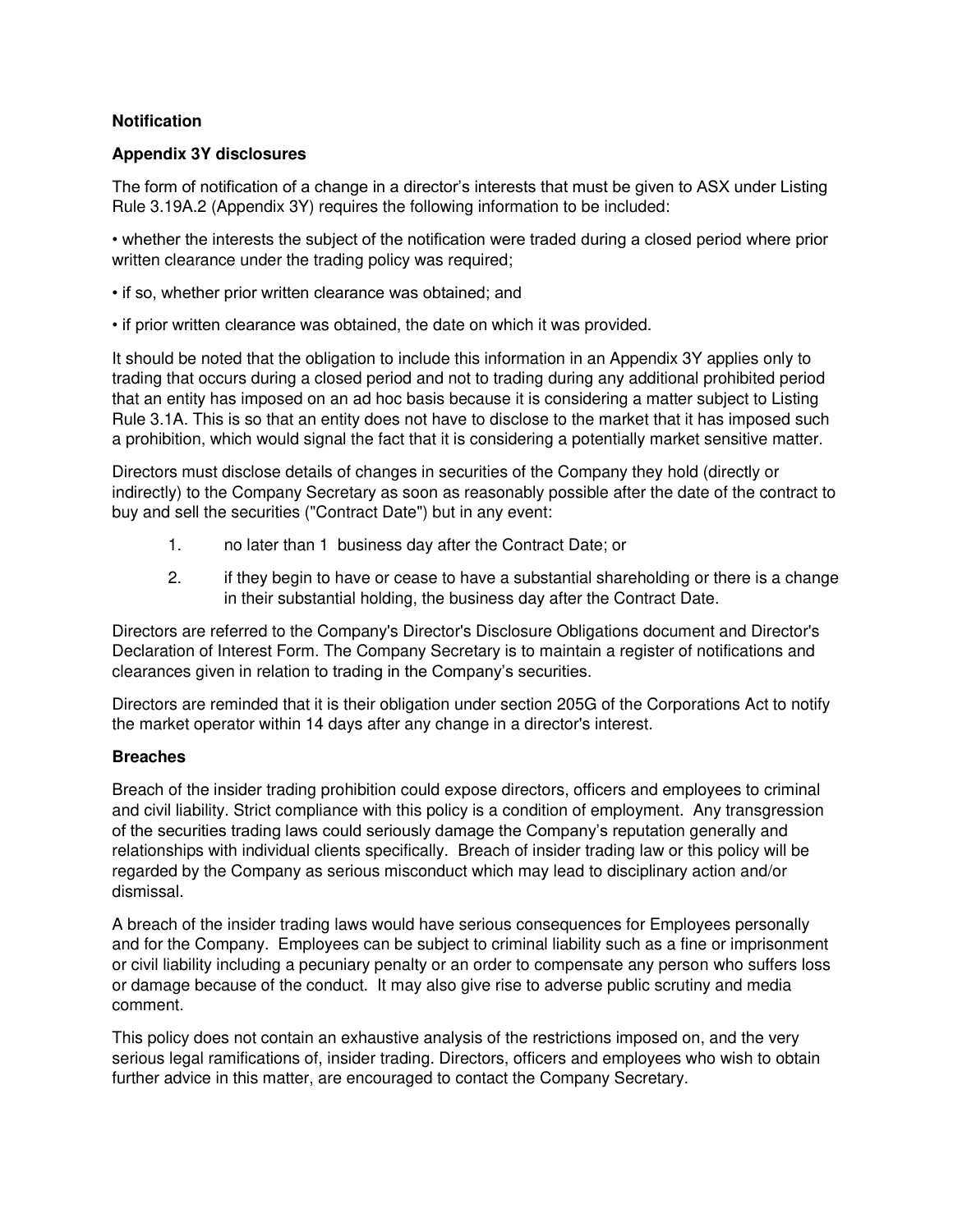This policy also applies to the Company's related entities.

# **ASX Listing Rule Requirements**

It is a requirement for admission to the official list of ASX, and an on-going requirement for listing, that the Company has a policy for trading in company securities.

The Company will give a copy of this policy to ASX for release to the market. The Company will also give any amended version of this policy to ASX when it makes a change to: the periods within which directors, officers and employees are prohibited from trading in the Company's securities; the trading that is excluded from the operation of the policy; or the exceptional circumstances in which directors, officers and employees may be permitted to trade during a Prohibited Period, within **five** business days of the amendments taking effect (under ASX Listing Rule 12.10). The Company will also give this policy to ASX immediately on request by ASX.

# **Disclosure on Company's website**

The Company will provide a copy of the Securities Trading Policy to investors via its website.

# **REVIEW AND AMENDMENT OF POLICY**

The policy will be reviewed regularly. This policy cannot be amended without the approval of the Board of Weebit Nano Limited. The Board may amend this policy at any time and in any manner, subject to complying with any requirements of the Corporations Act and the ASX Listing Rules which may apply in relation to the amendment. If any Employee as defined under this policy is in doubt regarding proposed dealing in Securities and whether any potential transaction is contrary to the law, the rules and regulations of the ASX, or the Securities Trading Policy, should contact the Company Secretary or the Managing Director/CEO.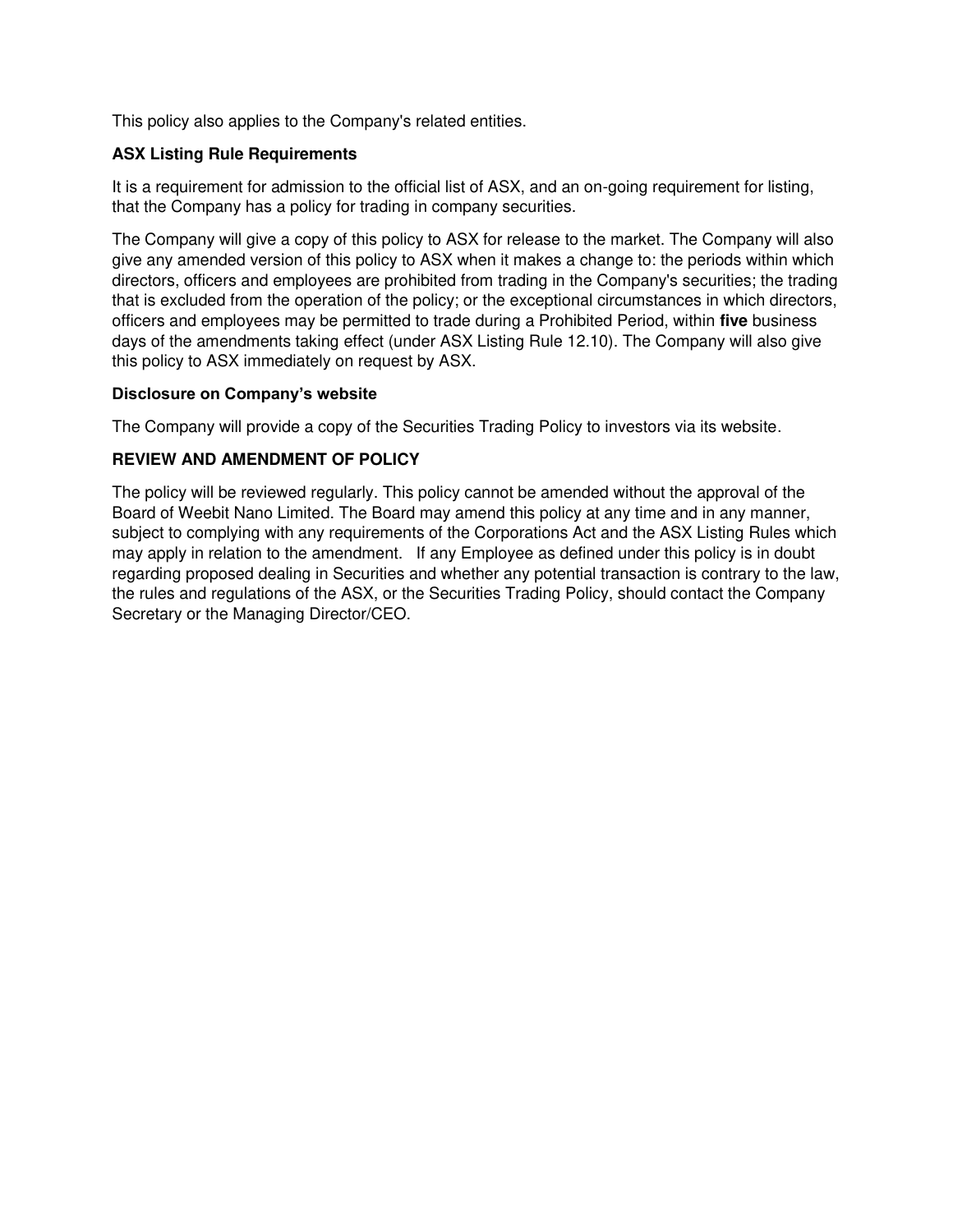# **APPENDIX**

Examples of information which, if made available to the market, may depending on the circumstances be likely to have a material impact on the price of the Company's securities include, but are not limited to:

- the financial performance of the Company;
- entry into or termination of a material contract, such as a major supply contract or a joint venture;
- a material acquisition or sale of assets by the Company;
- an actual or proposed takeover or merger;
- a material claim against the Company or other unexpected liability, for example the threat of material litigation against the Company;
- any actual or proposed change to the Company's capital structure, for example a share issue;
- a change in dividend policy; and,
- exploration results.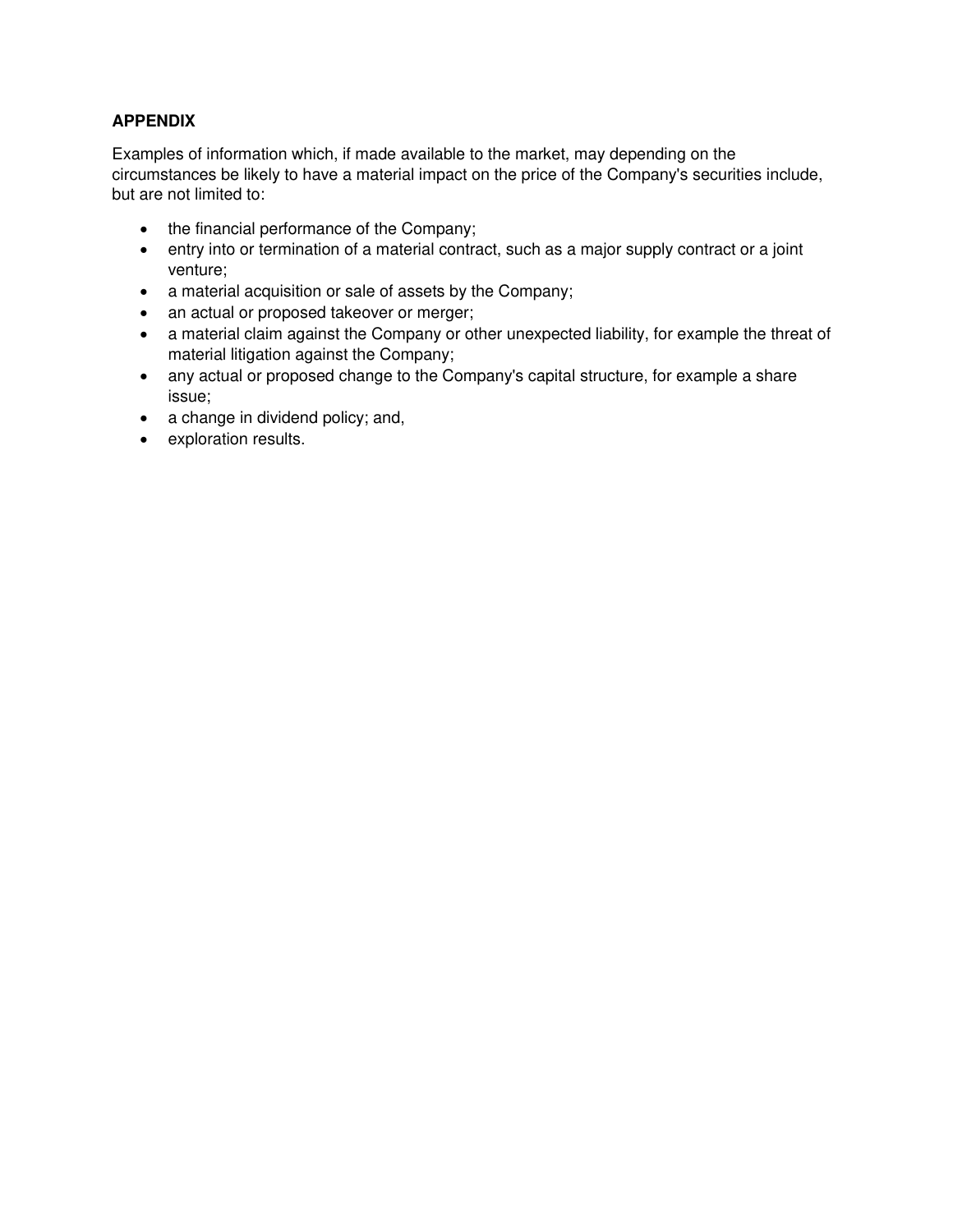# **REQUEST FOR PRIOR WRITTEN CLEARANCE TO TRADE IN COMPANY SECURITIES**

### **WEEBIT NANO LIMITED ("WEEBIT" OR THE "COMPANY")**

I, a director / an officer / an employee (delete as appropriate) of the Company, request prior written clearance to trade in securities of the Company in accordance with the terms of the Company's Policy for Trading in Company Securities and provide the following information:

### **1. Details of securities**

| Nature of dealing:<br>Number of securities:<br>Class of securities:<br>Number of registered holder: |                                                                                         |
|-----------------------------------------------------------------------------------------------------|-----------------------------------------------------------------------------------------|
| 2. Reason for request                                                                               |                                                                                         |
| Request to trade in exceptional circumstances                                                       |                                                                                         |
| exceptional                                                                                         | Please provide complete details of the circumstances which you wish to be considered as |
|                                                                                                     |                                                                                         |
|                                                                                                     |                                                                                         |
|                                                                                                     |                                                                                         |
|                                                                                                     |                                                                                         |
|                                                                                                     |                                                                                         |
|                                                                                                     |                                                                                         |
|                                                                                                     |                                                                                         |

I confirm that I have read and understood the Company's Policy for Trading in Company Securities and that the proposed dealing does not breach that policy or any legal obligations referred to in it, and in particular, that I am not in possession of any inside information in relation to the Company.